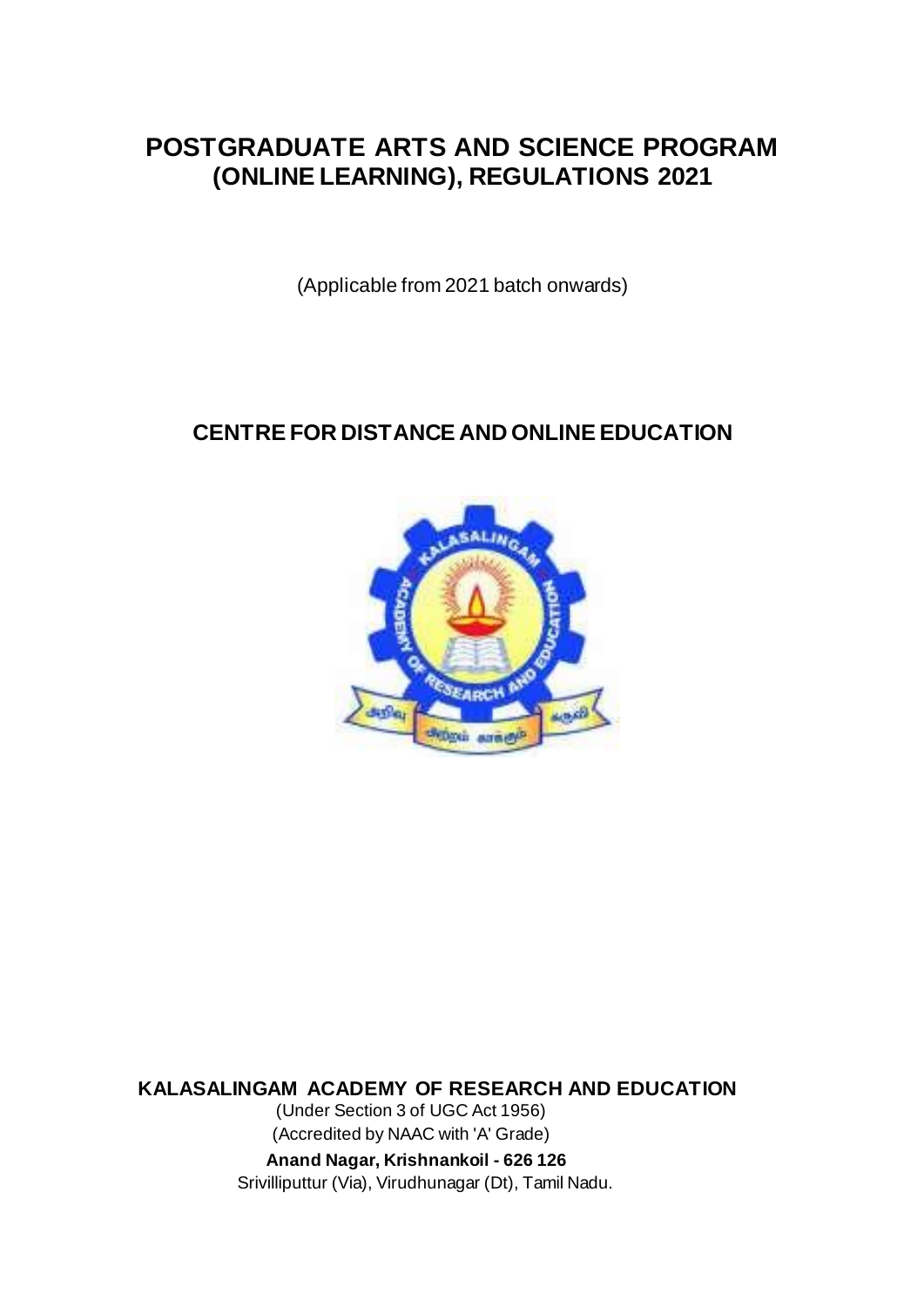| PG Programme Regulations 2021 |                                                   |                |
|-------------------------------|---------------------------------------------------|----------------|
| R.1.0                         | Admissions                                        | 1              |
| R.2.0                         | The Structure of PG Programmes                    | 1              |
| R.3.0                         | <b>Faculty Advisor</b>                            | $\overline{3}$ |
| R.4.0                         | Registration and Enrolment                        | 3              |
| R.5.0                         | Minimum Requirements to Continue in the Programme | 3              |
| R.6.0                         | Maximum Duration of the Programme                 | 3              |
| R.7.0                         | Temporary Withdrawal from the Programme           | 3              |
| R.8.0                         | Discipline                                        | 4              |
| R.9.0                         | Participation in Learning activities              | 4              |
| R.10.0                        | Assessment Procedure - Tests and Examinations     | 4              |
| R.11.0                        | System of Tests                                   | 5              |
| R.12.0                        | End-Semester Examinations                         | 5              |
| R.13.0                        | Evaluation of Project Work                        | 5              |
| R.14.0                        | Weighta ges                                       | 5              |
| R.15.0                        | Make-up Examinations                              | 6              |
|                               | R.16.0 Course-wise Grading of Students            | 6              |
| R.17.0                        | Method of Awarding Letter Grades                  | 7              |
| R.18.0                        | Declaration of Results                            | 7              |
| R.19.0                        | <b>Course Repetition</b>                          | 8              |
| R.20.0                        | Grade Card                                        | 8              |
| R.21.0                        | Eligibility for the Award of PG Degrees           | 9              |
|                               | R.22.0 Power to Modify                            | 9              |

## **CONTENTS**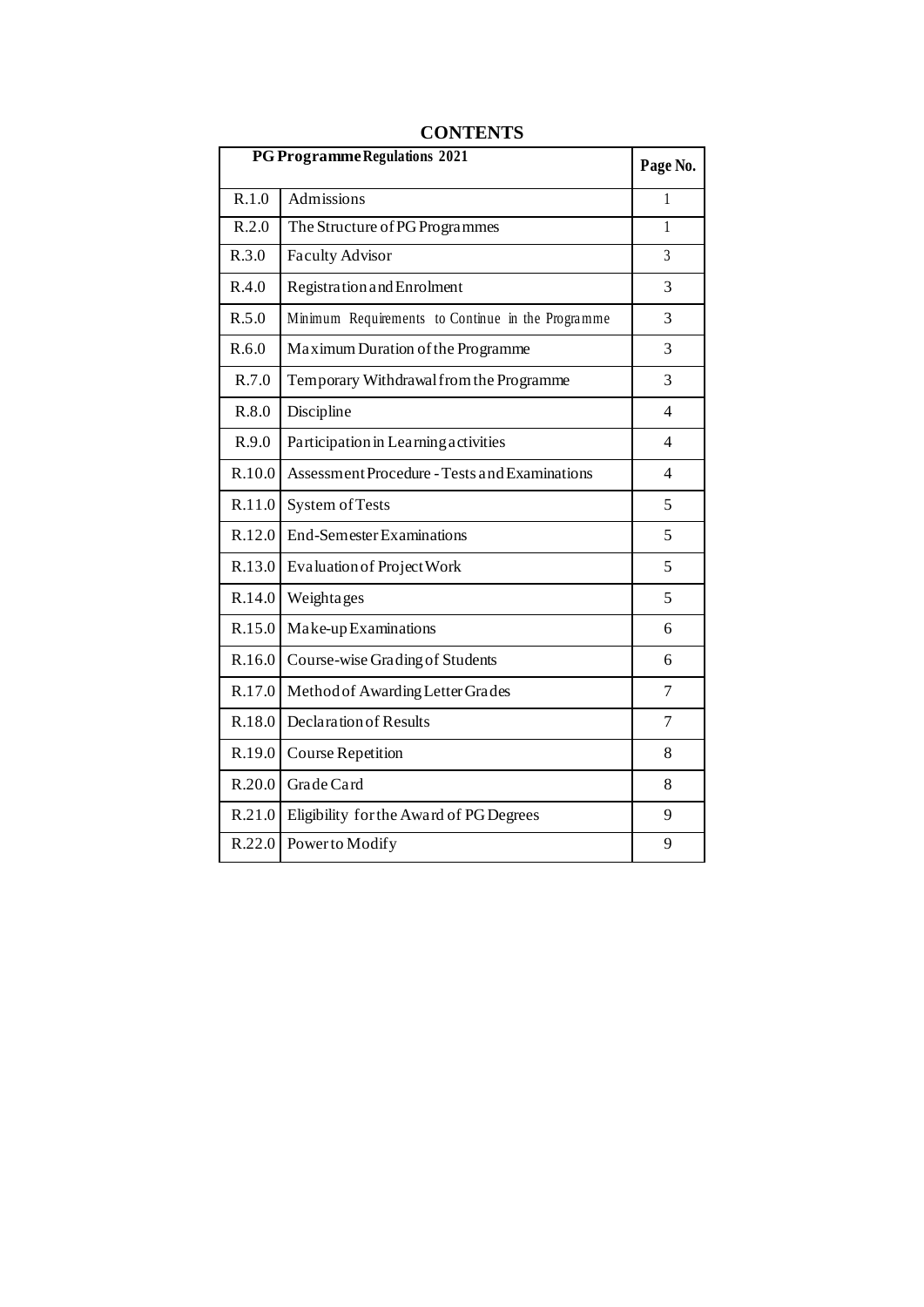## **Online Learning for PG Regulations 2021**

(Applicable from 2021 batch onwards)

## **R.1.0 Admissions**

- R.1.1 Announcement for PG Admissions (online mode) will be made by Kalasalingam Academy of Research and Education (KARE), and the candidates should apply in the prescribed form on or before the specified dates announced by the University.
- R.1.2 Eligibility criteria and qualifying degree are given in Table1:

| <b>S.No.</b> | <b>Degree</b>  | <b>Qualification</b>                                                                                                                                |
|--------------|----------------|-----------------------------------------------------------------------------------------------------------------------------------------------------|
|              | M.C.A.         | Any Bachelor's degree after 10+2 with Mathematics                                                                                                   |
|              | M.A. (English) | B.A. (English)                                                                                                                                      |
|              |                | M.Sc. Data Science $\begin{array}{c}$ UG degree in Engineering, or any other UG degree, having studied Mathematics at 10+2 level or at degree level |

## **Table 1: Qualifying degree(s) for PG programmes**

- R.1.3 (i) Admissions to the PG programmes take place twice a year; These will be based on the marks scored by them in the Qualifying UG degree programme.
	- (ii) Candidates sponsored by the industries, established institutes/Research and Development organizations/National laboratories are also eligible to apply.
- R.1.4 (i) The Admission Committee will prepare a merit list of candidates, and will offer admission, in the order of merit, to the successful candidates.
	- (ii) The Post-graduate Admissions Committee constituted by the Chairman; Academic Council will decide on the operational aspects of selection of candidates based on the criteria laid down by the Academic Council.
- R.1.5 In addition to fulfilling the requirements/conditions given in R.1.2, the selected candidate will be admitted to the online mode PG programmes after he/she fulfils all the other admission requirements as indicated in the Letter of Admission, and after the payment of all the prescribed fees.
- R 1.6 In the matter of admission to the online mode of PG programmes, the decision of the Admission Committee is final.
- R.1.7 If, at any time after admission, it is found that a candidate has not fulfilled all the requirements stipulated in the offer of admission, the Director (Centre for Distance and Online Education) may revoke the admission of the candidate and report the same to the Academic Council.

#### **R.2.0 The Structure of PG Programmes**

- R.2.1 (a) PG Programmes will generally consist of:
	- (i) Core courses
	- (ii) Elective courses
	- (iii) Laboratory courses
	- (iv) Project work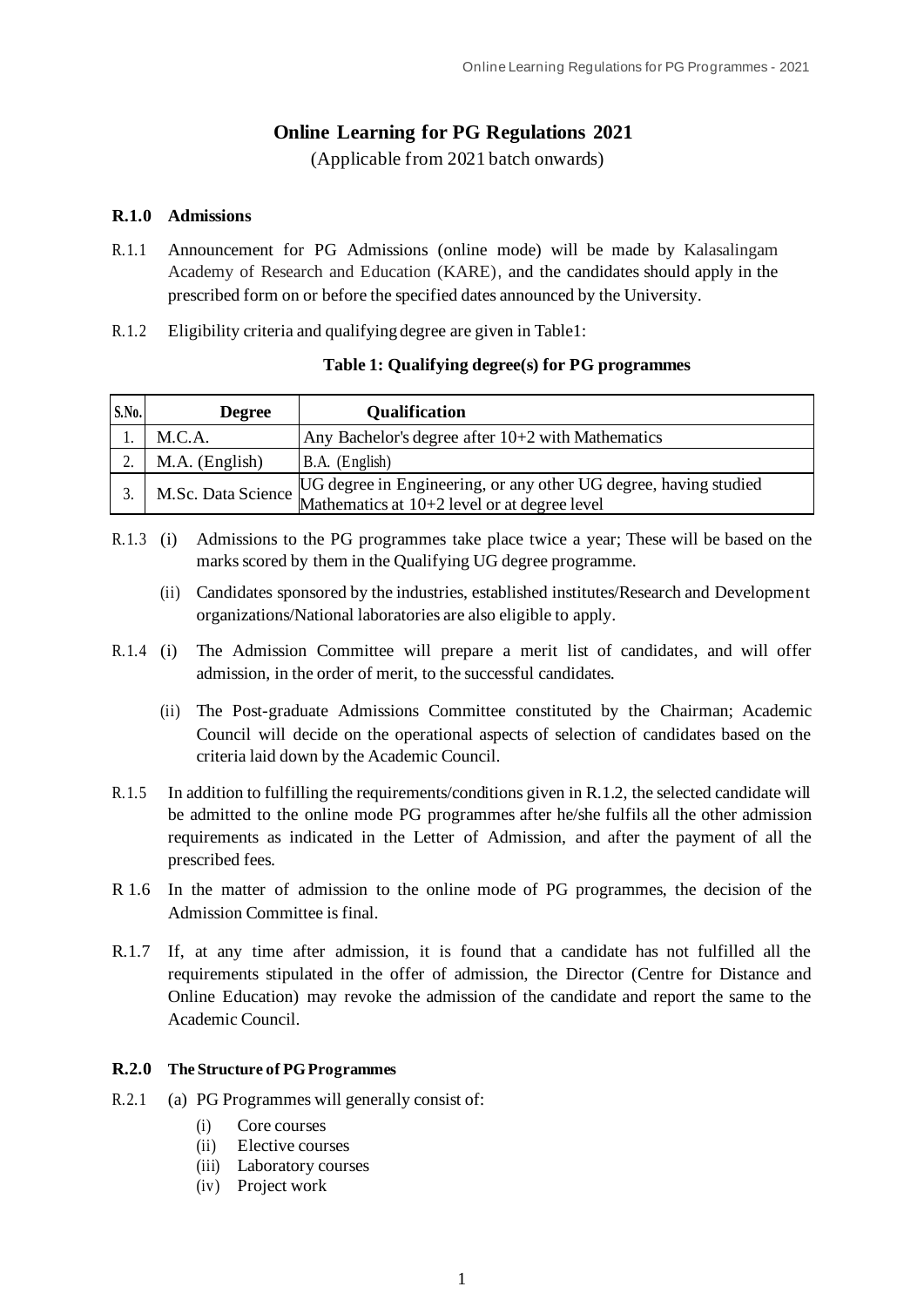The Courses will belong to any one of the following categories

- (i) Theory Courses (T) Theory courses consist of lecture and tutorial hours
- (ii) Laboratory Courses (L)
	- Laboratory courses consist of practical hours
- (iii) Theory courses with practical component (TP) It consist of lecture hours and practical hours

The Category wise credit distribution for the PG Programmesin online mode are given in Table 2.

| <b>Sl.No. Programme Name Credits</b> |    |
|--------------------------------------|----|
| M.A. English                         | 80 |
| M.C.A                                | 90 |
| M.Sc. Data Science                   | q∩ |

## **Table 2: Programme-wise credit distribution for CGPA credits**

- R.2.2 The curriculum of the PG programme is designed in such a way that the candidate fulfills the credits structure as mentioned in the Table 2 for the successful completion of the Programme/conferment of degree in the Programme.
	- (a) Credits and the week-hours concerned for the courses are assigned based on the guidelines stated by the UGC for Online mode Programmes.
	- (b) For the award of the PG degree, a candidate shall
		- I. Satisfy all the requirements prescribed by the Regulations of the Academic Council
		- II. Earn the required credits as mentioned in Table 2.
		- III. Complete all the courses as specified in the curriculum and syllabus of the programme of the specialization concerned, within a minimum period of two years or a maximum period of four years (including the duration of withdrawal from the course on medical grounds or for other valid reasons, if any) from the date of his/her enrolment.
- R.2.3 Every specialization of the PG programme will have a Curriculum and Course Content (Syllabi) approved by the Academic Council.

The learning material, examinations, seminars and project reports shall be in English, unless otherwise specifically mentioned in the curriculum.

- R.2.4 The complete programme will be of 4 semesters duration. The academic load in each semester may consist of course work and/or project work as specified in the curriculum of the specialization concerned.
- R.2.5 A student will have to register for all the core courses listed in the curriculum of his/her selected area of specialization and successfully complete all of them.
- R.2.6 Electives will have to be taken from the courses offered by the Department concerned, in that particular semester from among the list of approved courses.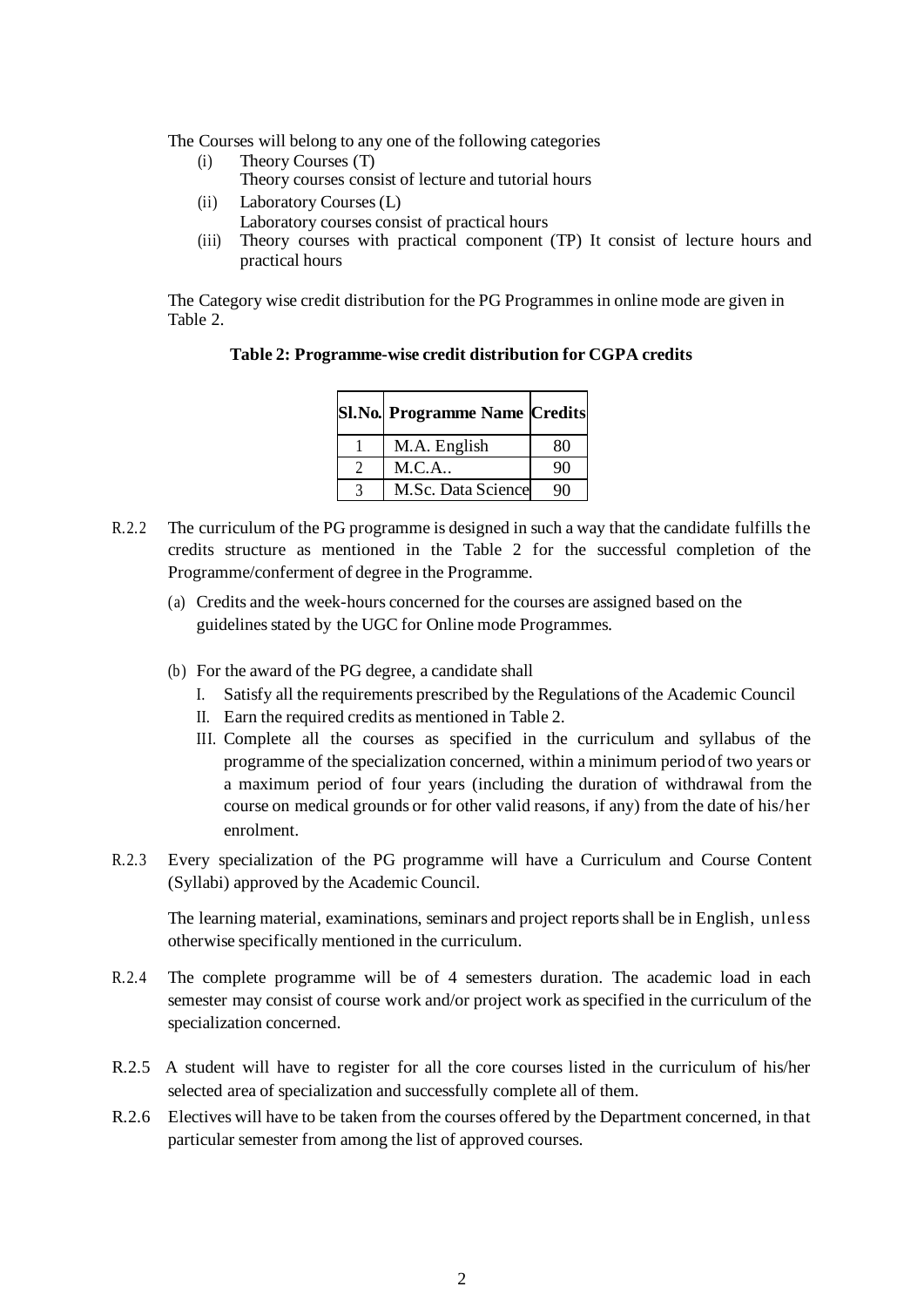## **R.3.0 Faculty Advisor**

R.3.1 To help the students in planning their courses of study and for getting general advice on the academic programme, a certain number of students will be assigned to a faculty member who will be called their Faculty Advisor.

The Faculty Advisor will help the students in all their endeavors during their period of study.

#### **R.4.0 Registration and Enrolment**

- R.4.1 Except for the first semester, registration for the courses in a semester will be done during a specified week before the end of the previous semester.
- R.4.2 The student should ensure that the total number of courses registered by him in any semester enables him/her to earn the minimum number of credits as specified in the Regulation R.5.1
- R.4.3 The Registration web page contains the course code, course name, credits assigned and the category of each course to be registered in that semester. The student can make a choice of courses in consultation with his/her Faculty Advisor.

#### **R.5.0 Minimum Requirements to Continue in the Programme**

R.5.1 A student should have earned not less than 8 CGPA credits in the First semester, 16 CGPA credits by the end of the Second semester and 24 CGPA credits by the end of the Third semester.

However, students who do not earn the minimum required credits in the odd semester may be given a chance during the even semester to make up for the shortfall by securing more credits. If a student does not earn the minimum required credits at the end of an academic year, his/her name may be taken off the rolls of his/her current batch and he/she would be enrolled in the subsequent year's batch.

#### **R.6.0 Maximum Duration of the Programme**

R.6.1 A student is ordinarily expected to complete the PG Programme in four semesters. However, a student may complete the programme at a slower pace, but in any case, not exceeding eight semesters, including the semesters withdrawn on medical grounds or for other valid reason(s), failing which the registration is liable to be cancelled.

In case of students who do not complete their project work in four semesters and submit the report in the fifth semester or later, the month and year of completion of the project work and of viva- voce examination will be indicated in the final grade card.

#### **R.7.0 Temporary Withdrawal from the Programme**

R.7.1 A student may be permitted by the Director (Centre for Distance and Online Education) to withdraw from the programme for a semester or longer for reasons of ill health or on any other valid grounds. Normally, a student will be permitted to discontinue the programme for a maximum period of two semesters.

A student who is permitted to discontinue may rejoin the programme at the appropriate semester, along with the students of the next batch.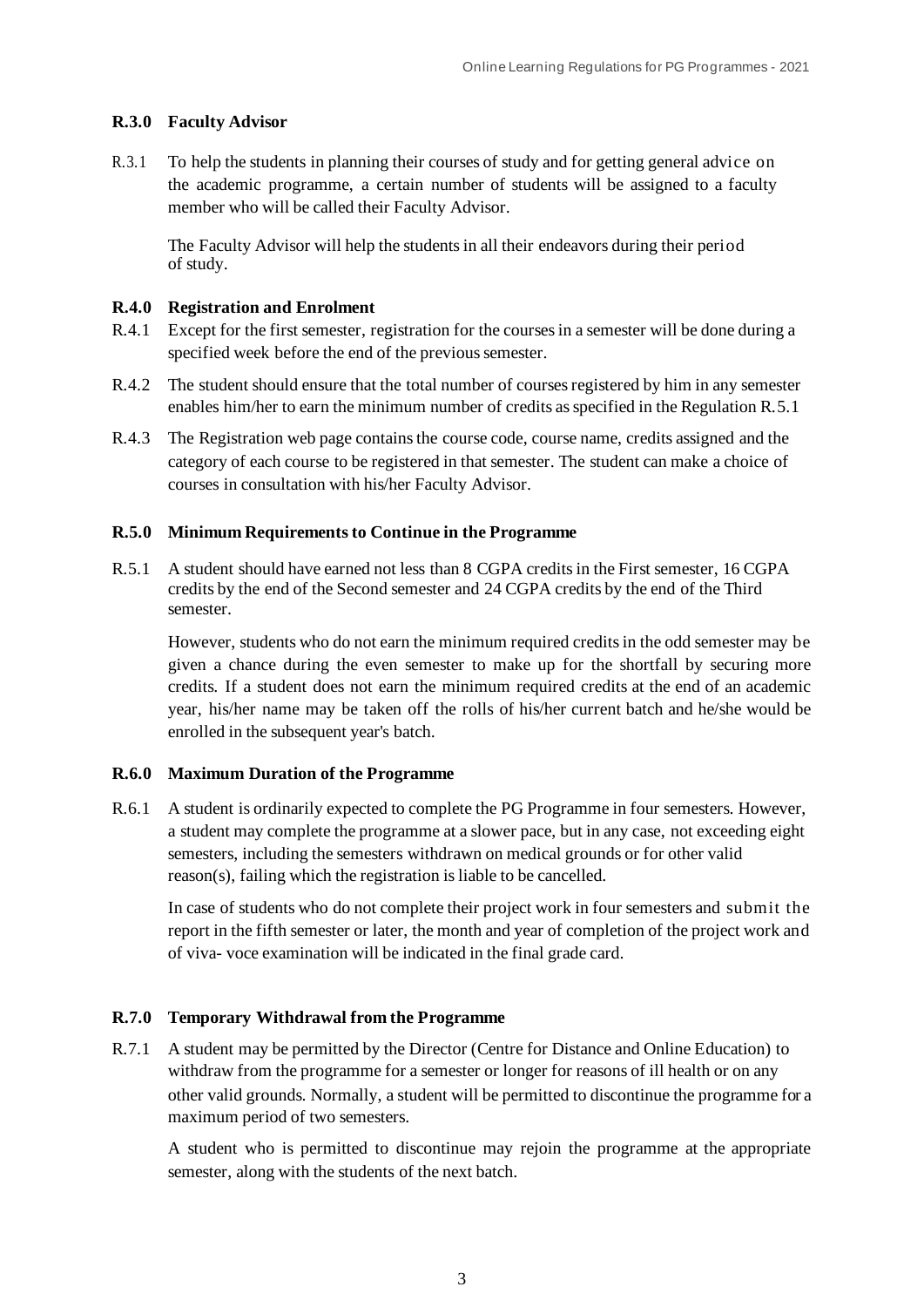R.7.2 A student who discontinues and rejoins the programme shall be governed by the rules, regulations, courses of study and syllabus in force at the time of his/her rejoining the programme.

## **R.8.0 Discipline**

- R.8.1 Every student is required to observe discipline and decorous behaviour in all activities related to academic programmes and not indulge in activitiesthat would bring disrepute to the University.
- R.8.2 Any instance of indiscipline related to the academic activity of a student will be referred to a Discipline and Welfare Committee; likewise, any instance of malpractice by a student in connection with the examination process will be referred to an Examination Monitoring and Grievance Redressal Committee (EMGRC).

These Committees will inquire into the issues and make recommendations, along with suggesting suitable punishment for the offenders (if the charges against them are substantiated), to the Staff Council. The Staff Council will consider the recommendations of these committees and decide on the appropriate action to be taken. The Director (Centre for Distance and Online Education) will report the action taken in the matter at the next meeting of the Academic Council.

#### **R. 9.0 Participation in learning activities**

- R.9.1 It is expected that a learner would devote 30 learning hours, per semester, to earn one credit in a particular course. The learning would be spread across:
	- Self-Learning Material (SLM)
	- e-content (Videos, Audio, e-text, etc)
	- Asynchronuos discussion forum (all students and the concerned faculty member)
	- Self assessment questions
- R.9.2 Every faculty member handling a class will register and record his/her learner's participation in the assigned learning activities till the end of the semester.

The particulars of the learners who have participation percentage less than 75 in the courses they had registered themselves for, will be released in the university website before the start of the end semester examination. Such learners will not be permitted to appear for the End-Semester Examination in these courses.

R.9.3 If a learner has a participation percentage lower than 75 in a course, his/her performance in that course will be treated as not satisfactory, and he/she shall be awarded W grade ('W' meaning failure for want of minimum participation) in that course. This grade shall be mentioned in his/her grade card till the course is successfully completed.

A learner who is awarded a W grade for a course must repeat the course.

#### **R.10.0 Assessment Procedure – Tests and Examinations**

R.10.1 The Academic Council will decide from time to time on the system of tests and examinations in each course in each semester. The general guidelines for this are as follows: Assignments, Mid semester Examination, and End Semester Examination.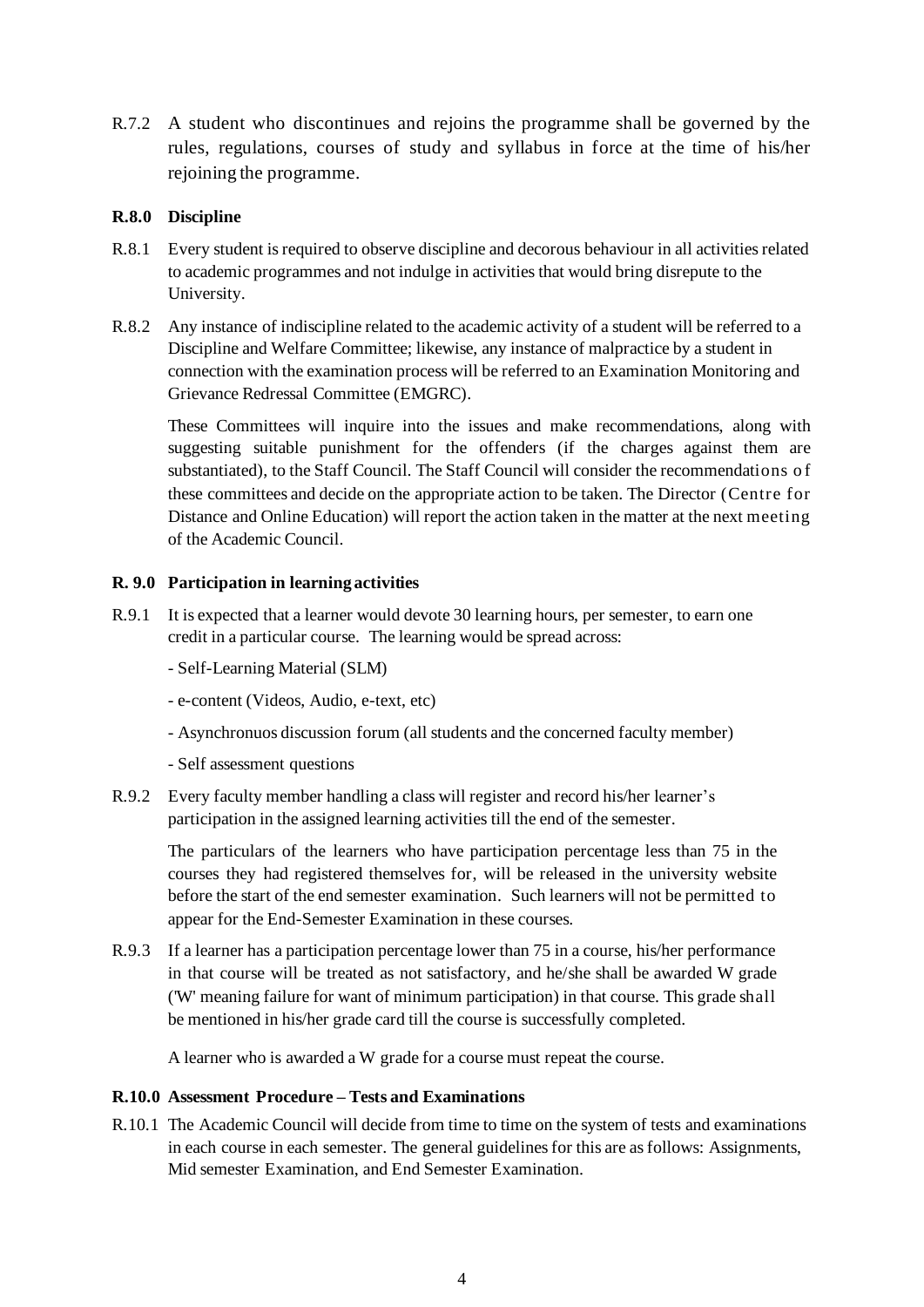## **R.11.0 System of Tests**

R.11.1 In the lecture / tutorial-based courses, mid-semester examination, assignments and one end semester examination will be held for each course per semester. The details of weightage of marks for the mini-projects, assignments and External Examinations (only for laboratory courses only) will be announced by the course teacher, in consultation with the Director (Centre for Distance and Online Education), at the beginning of the semester.

#### **R.12.0 End-Semester Examinations**

R.12.1 There will be an End-Semester Examination of three hours duration in each lecture-based course.

## **R.13.0 Evaluation of Project**

R.13.1 The progress of the students in their final year Project Work will be assessed through three periodical reviews by a Project Review Committee, constituted by the Project Coordinator.

Upon completion of the project, the student will have to submit the project report, which will be evaluated by duly appointed examiner/s. The evaluation will be based on the report, the assessments during the periodical reviews, and a viva voce examination on the project works.

R.13.2 The results of evaluation of the project work will be declared by the Controller of Examinations only after they complete all the core as well as elective course requirements successfully.

## **R.14.0 Weightages**

R.14.1 The weightages for the different courses are given in Table 4 below:

| S.No                        | <b>Type of</b><br><b>Course</b> | <b>Component</b>                | Internal /<br><b>External</b> | Weightage |
|-----------------------------|---------------------------------|---------------------------------|-------------------------------|-----------|
|                             | Theory                          | a) One mid-semester             | Internal                      | 10 %      |
|                             | Course                          | examination                     |                               |           |
|                             | b) Two Assignments<br>(T)       |                                 |                               | 20 %      |
|                             |                                 | c) End Semester Examinations    | External                      | 70 %      |
| $\mathcal{D}_{\mathcal{L}}$ | Laboratory                      | a) Mini-project                 | Internal                      | 15 %      |
|                             | Course                          | b) Model Examination            |                               | 15 %      |
|                             | (L)                             | c) External Examination         | External                      | 70%       |
| 3                           | a) One mid-semester<br>Theory   |                                 | Internal                      | 10 %      |
|                             | with                            | examination                     |                               |           |
|                             | Practical                       | b) Mini project/model practical |                               | 10%       |
| (TP)                        |                                 | c) One Assignment               |                               | 10 %      |
|                             |                                 | d) End Semester Examination     | External                      | 70%       |

**Table 4: Weightages for Various Courses**

R.14.2 The evaluation for all tests, mid-semester, assignments (if any) and end semester examinations will be on an absolute basis. The final marks in each course are calculated as per the weightages mentioned in R.14.1. The equivalent letter grading is based on relative grading, taking into consideration the total marks scored by the student.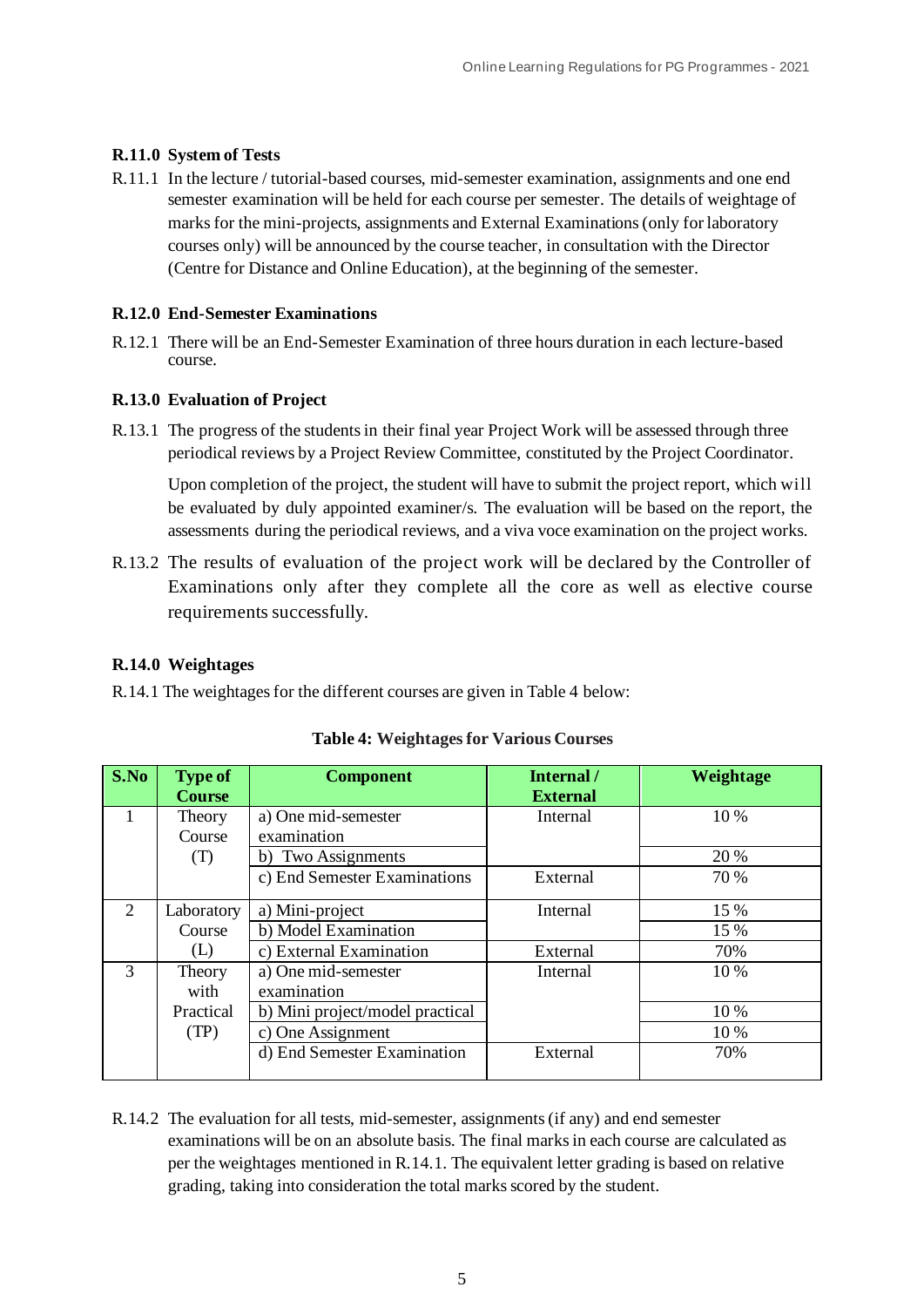#### **R.15.0 Make-up Examination**

R.15.1 Students who have missed the mid-semester, or End-Semester Examination for valid reasons are eligible to appear for Make-up Examinations.

Students who have missed either mid-semester and the End-Semester Examination in the same course for genuine reasons, such as illness, may be permitted to write Make-up Examination only for the missed End-Semester Examination with no marks being awarded for the missed mid-semester and End Semester Examination(s), provided they satisfy the attendance requirements.

Such of the above-mentioned students should make an application, recommended by the Faculty Advisor and Head of the Department concerned to the Director (Centre for Distance and Online Education) within one week of the date of the examination missed, explaining the reason(s) for their absence. Applications received after this period will not be entertained.

- R.15.2 Official permission to take a make-up examination will be given under exceptional circumstances, such as admission to a hospital due to illness.
- R.15.3 A single make-up examination will be held about one week after the End-Semester examination for those who are permitted to take the make-up examination.

#### **R.16.0 Course-wise Grading of Students**

R.16.1 Letter Grades

Based on the marks obtained by a student in the internal and end semester examination in each theory and practical course, he/she is awarded with a letter grade.

(a) For Theory Courses

At the end of each semester, based on the individual performance in a theory course relative to the performance of the class in the particular course, each student is awarded a final letter grade. The letter grades and the corresponding grade points are shown in Table 5.

| Grade        | <b>Grade</b><br><b>Points</b> | <b>Result</b>                                              |
|--------------|-------------------------------|------------------------------------------------------------|
| S            | 10                            | Pass                                                       |
| $\mathbf{A}$ | 9                             | Pass                                                       |
| B            | 8                             | Pass                                                       |
| C            | 7                             | Pass                                                       |
| D            | 6                             | Pass                                                       |
| E            | 5                             | Pass                                                       |
| P            | 4                             | Pass                                                       |
| U            |                               | Fail                                                       |
| AB           |                               | Failure for not writing<br><b>End Semester Examination</b> |
| W            |                               | Failure for want of the<br>minimum attendance              |
|              |                               | Incomplete                                                 |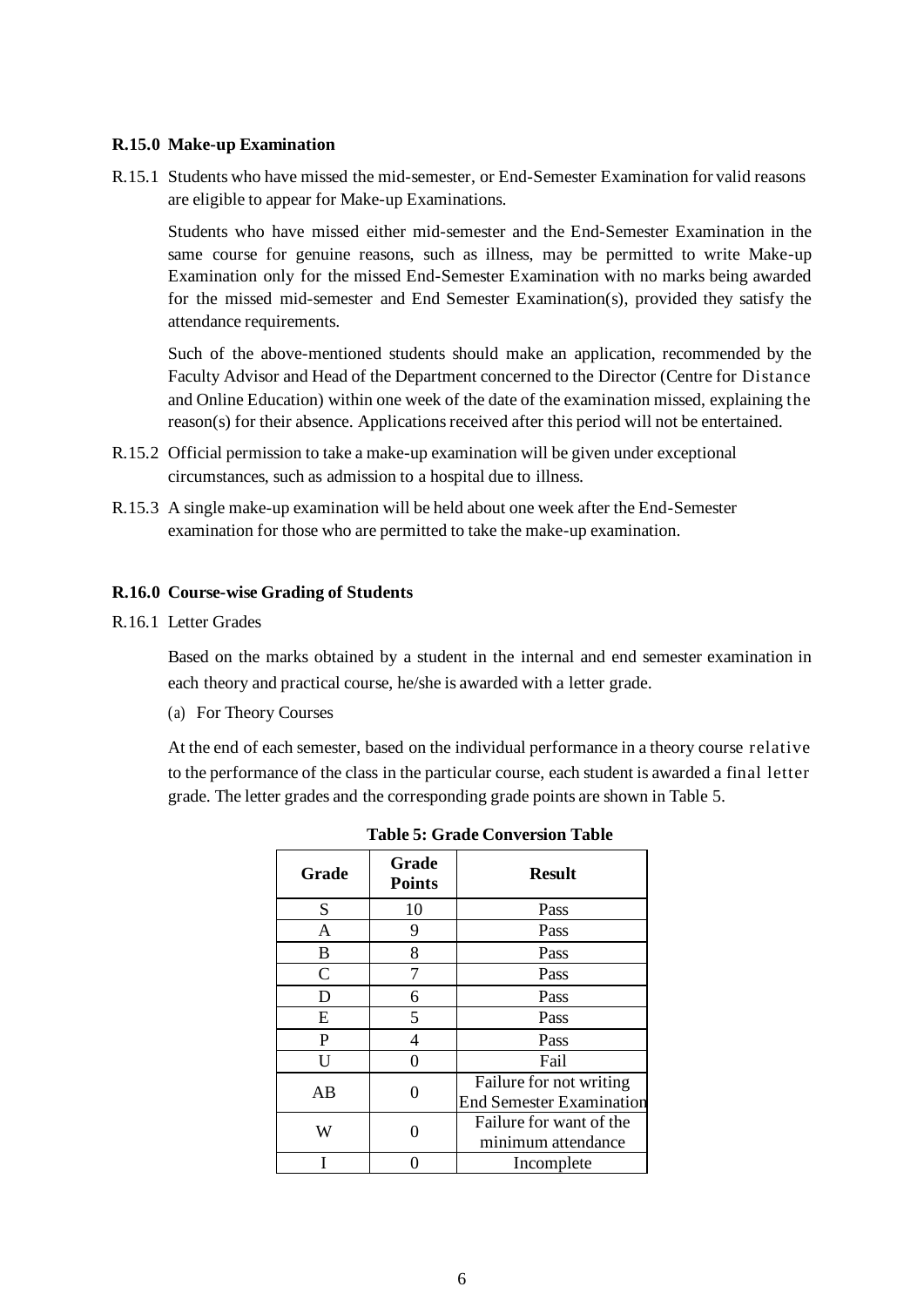## (b) For Laboratory Courses and Project/Thesis work

At the end of each semester, based on the individual performance in a particular course, each student is awarded a final letter grade based on the marks obtained by him/her on an absolute basis. The letter grades and the corresponding grade points are shown in Table 6.

| <b>Grade</b> | Grade<br><b>Points</b> | <b>Mark Range</b><br>(out of $100$ ) | <b>Result</b>           |
|--------------|------------------------|--------------------------------------|-------------------------|
| S            | 10                     | > 90                                 | Pass                    |
| A            | 9                      | $> 80$ but $< 90$                    | Pass                    |
| B            | 8                      | $> 70$ but $< 80$                    | Pass                    |
| C            |                        | $> 60$ but $< 70$                    | Pass                    |
| D            | 6                      | $> 55$ but $< 60$                    | Pass                    |
| Е            | 5                      | $>$ 45 but $<$ 55                    | Pass                    |
| P            | 4                      | $>$ 35 but $<$ 45                    | Pass                    |
| H            |                        | $<$ 35                               | Fail                    |
| AB           |                        |                                      | Failure for not writing |
|              |                        |                                      | <b>End Semester</b>     |
|              |                        |                                      | Examination             |
|              |                        |                                      | Failure for want        |
| W            |                        |                                      | of minimum attendance   |
|              |                        |                                      | Incomplete              |

**Table 6: Grade Conversion Table (for absolute grading)**

The "I" grade, awarded in a course to a student for failing to complete the prescribed formalities relevant to that course, will be subsequently changed to a pass grade (i.e., S/A/B/C/D/E) or a "U" grade in the same semester on completion of those formalities.

R.16.2 A student is considered to have completed a course successfully and earned the associated credits if he/she secures a letter grade other than a "U", "W" or "I" in that course. The letter grade "U", "AB" or "W" in any course implies a failure in that course. A course successfully completed cannot be repeated.

## **R.17.0 Method of Awarding Letter Grades**

R.17.1 The concerned course faculty member would convert the Absolute marks to a corresponding Letter Grade, as per the statistical formula defined in Kalasalingam Academy of Research and Education (KARE).. These would be tabulated in a summary sheet and submitted for approval to a Grade Approval Committee.

#### **R.18.0 Declaration of Results**

- R.18.1 After the verification by the Grade Approval Committee, the Grade Sheets of the individual courses and Grade Summary Sheet will be endorsed and forwarded to the Controller of Examinations.
- R.18.2 With the approval of the Grade Approval Committee, the results of all the examinations conducted in a semester will be placed before the Result Passing Committee, constituted by the Chairman of the Academic Council, for the final approval.

With the approval of the Result Passing Committee, letter-grades awarded to the students in each course will be announced by the office of the Controller of Examinations on the website.

R.18.3 The "U", "AB" or "W" grade, once awarded, stays in the record of the student, and is replaced with a pass grade when he/she completes the course successfully later; the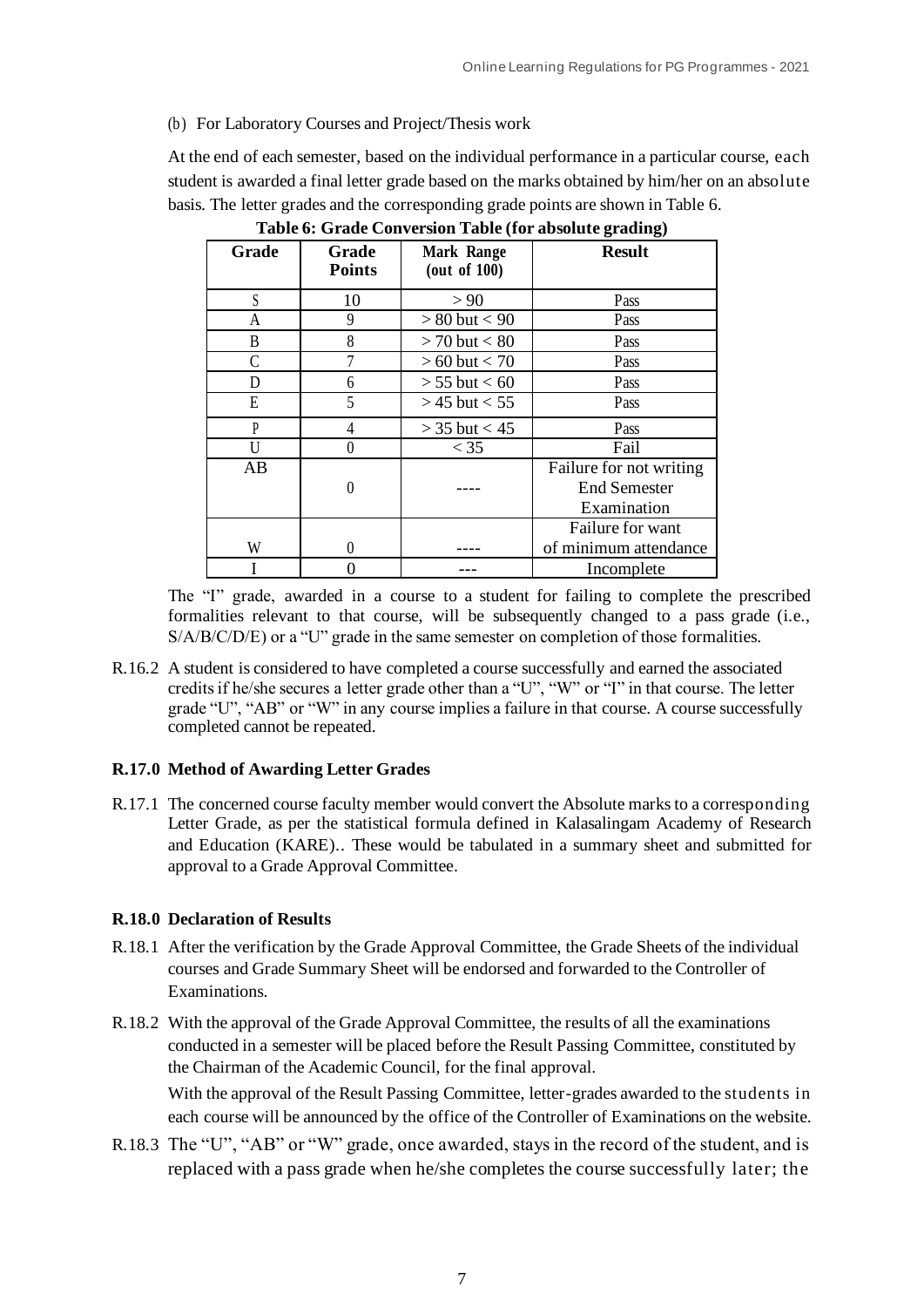CGPA will be accordingly revised.

## **R.19.0 Course Repetition**

- R.19.1 A student who has secured "U" grade in a Core course will have the option of either repeating the course (when it is offered next) or reappearing only for the End-Semester Examination (as arrear examination), conducted in the subsequent semester, to secure a pass grade. A student securing a "W" grade in a Core course has to repeat the course compulsorily when it is offered next.
- R19.2 A student securing "U" grade in an Elective course may repeat the course, if he/she so desires or reappear for the End-Semester Examination in the course, conducted in the subsequent semester, to secure a pass grade; otherwise, he/she may register for another Elective course (in place of the one for which he/she is awarded the "U" grade) and successfully complete the same.

A student securing "W" grade in an Elective course may repeat the course, if he/she so desires, to secure a successful grade; otherwise, he/she may register for another Elective course (in place of the one for which he/she is awarded the "W" grade) and successfully completes the same.

R.19.3 Arrear examinations for failed candidates (those securing "U" grade) in a course will be conducted only along with the regular End-Semester Examinations in the subsequent semester(s), with a question paper common to them and the regular students of that semester. Question Papers for all arrear examinations in a course will be on the basis of the regulations and syllabus then in force.

The student's letter grade will be determined, on a relative basis, along with the class of students for whom the said course is offered in that semester.

R.19.4 A course successfully completed cannot be repeated.

## **R.20.0 Grade Card**

- R.20.1 The grade card issued at the end of each semester to the students will contain the following:
	- (i) the list of Cumulative Grade Point Average (CGPA) courses registered by the student along with credits for each course registered for in that semester
	- (ii) the letter grade obtained in each of the course
	- (iii) the total credits earned in that semester
	- (iv) the cumulative credits earned up to the end of that semester
	- (v) the Grade Point Average of all the courses taken in that semester Semester Grade Point Average (SGPA)and
	- (vi) the CGPA of all the courses taken from the first semester up to the end of that semester

SGPA will be calculated according to the following formula

$$
SGPA = \frac{\sum (C \times GP)}{\sum C}
$$

where  $C = C$  = Credit(s) for the CGPA course registered

GP  $=$  Grade Point, as per the Grade Conversion Table (Tables 5 & 6), given under